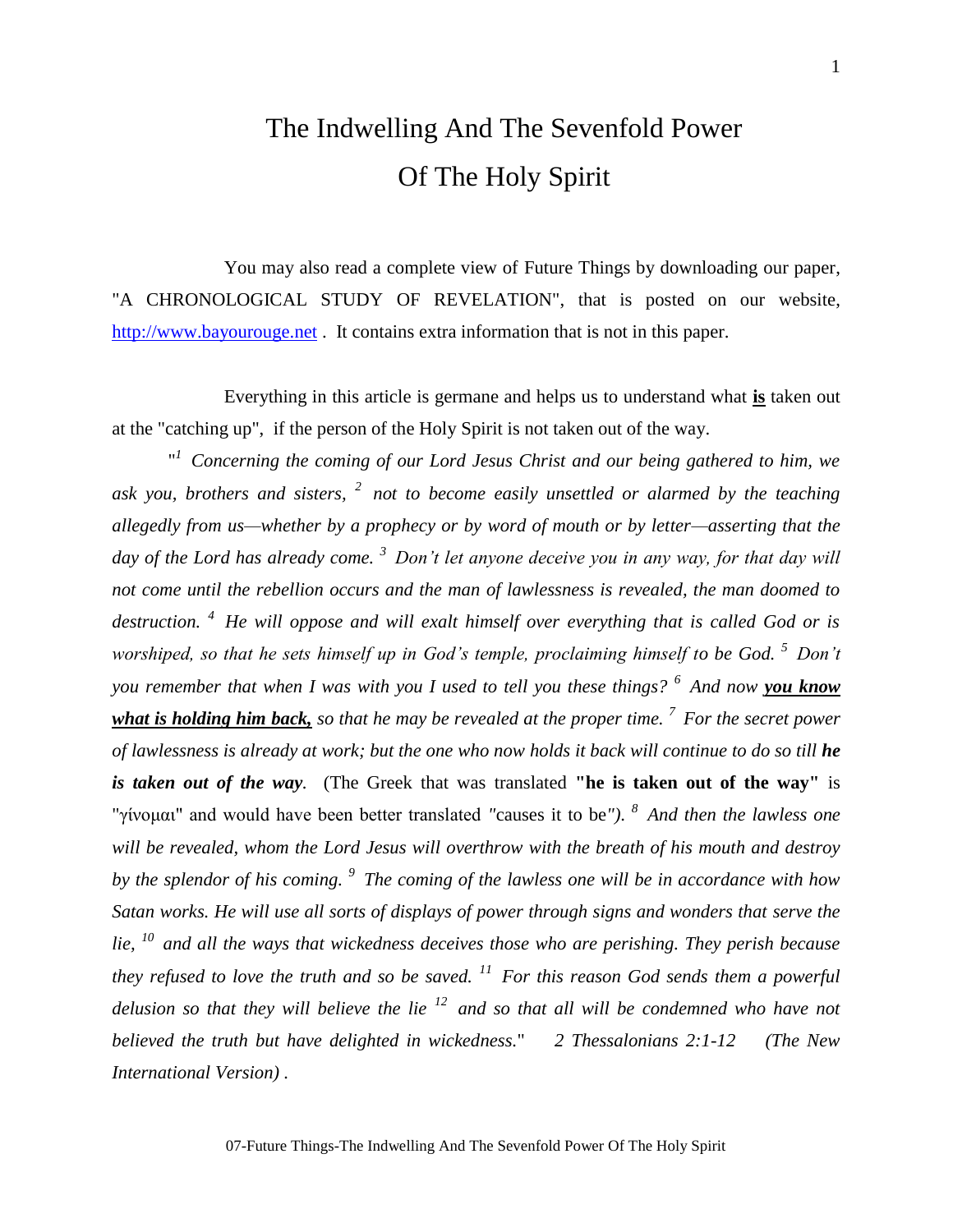# THE PRESENCE OF THE HOLY SPIRIT

The spiritual bodies of every person who was saved prior to the crucifixion of Jesus Christ were saved through the washing of rebirth and renewal by the Holy Spirit of God just as we are. They did not have to go up to the Third Heaven, the Throne Room of God. It happened here on this earth. The Holy Spirit of God was on this earth **since the Garden of Eden**. We find in Genesis 1:1-2, *" <sup>1</sup>In the beginning God created the heaven and the earth. <sup>2</sup>And the earth was without form, and void; and darkness was upon the face of the deep. And the Spirit of God moved upon the face of the waters." (The King James Version).*

*" <sup>3</sup>Then the LORD said, "My Spirit will not contend with humans forever, for they are mortal; their days will be a hundred and twenty years." Genesis 6:3 (The New International Version).*

The Holy Spirit was present on this earth during "Old Testament" days contending with mankind and being the agent for the regeneration of those who looked forward through faith and asked that the sacrifice of the coming Messiah pay their sin debt. **If that is true**, it means that the Holy Spirit did not come down out of Heaven for the first time on the day of Pentecost. The Holy Spirit has always been here.

*" <sup>15</sup>Then Moses spoke to the LORD, saying: <sup>16</sup>"Let the LORD, the God of the spirits of all flesh, set a man over the congregation, <sup>17</sup>who may go out before them and go in before them, who may lead them out and bring them in, that the congregation of the LORD may not be like sheep which have no shepherd." <sup>18</sup>And the LORD said to Moses: "Take Joshua the son of Nun with you, a man in whom is the Spirit, and lay your hand on him; <sup>19</sup>set him before Eleazar the priest and before all the congregation, and inaugurate him in their sight." Numbers 27:15-19 (The New King James Version) .*

The disciples of John the Baptist were also saved through the washing of rebirth and renewal by the Holy Spirit of God. They did not have to go up to the Third Heaven, the Throne Room of God. It happened here on this earth. Also, please note that many of the disciples of John the Baptist never became disciples of Jesus although they were just as saved as you and me. **Only those** who **came** to Jesus Christ when He called them became the disciples of Jesus Christ. Jesus even had people who abandoned Him and no longer followed Him. They were no longer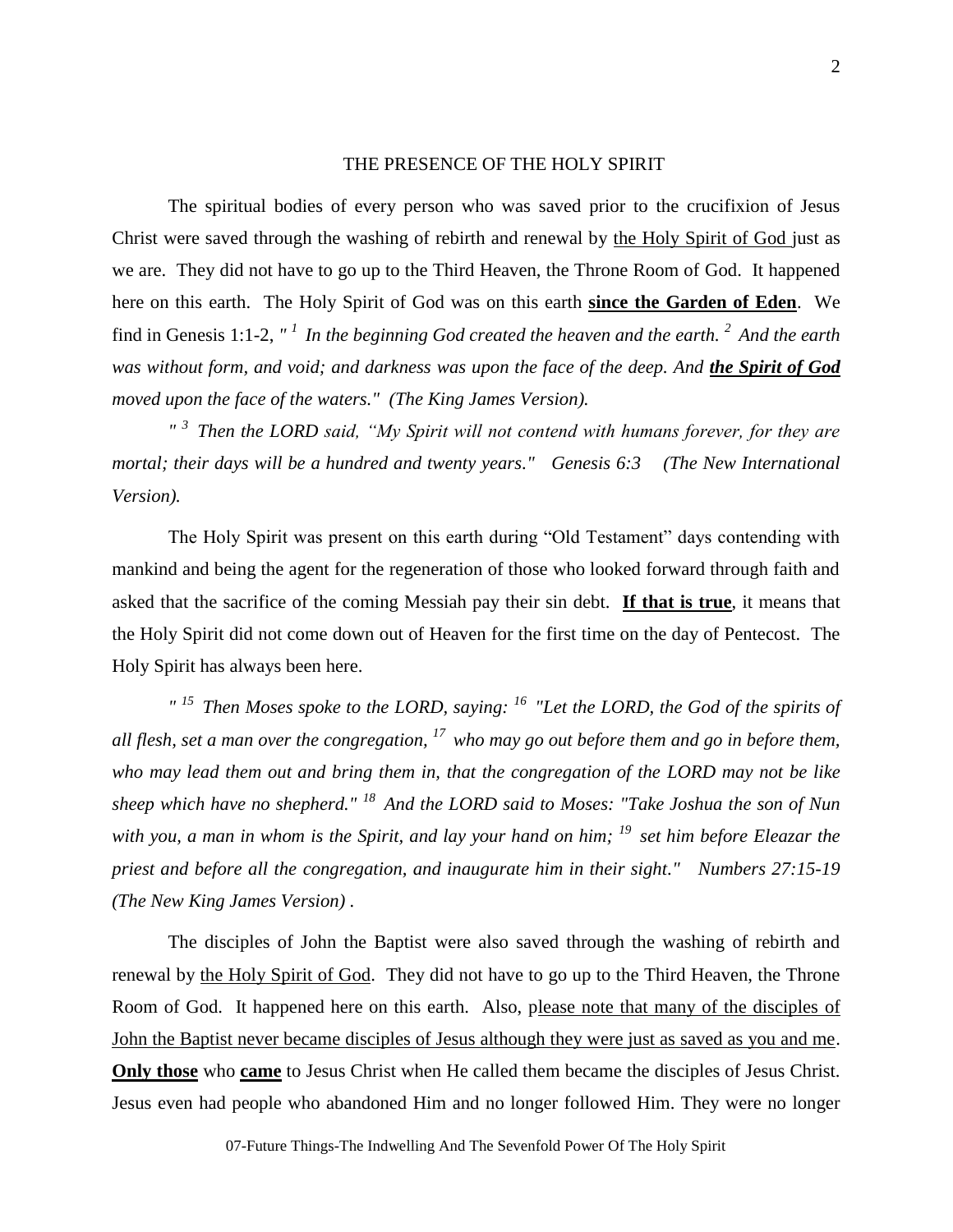disciples of Jesus although they did not lose their salvation. *" <sup>66</sup>After this many of his disciples turned back and no longer walked with him. <sup>67</sup>So Jesus said to the Twelve, "Do you want to go away as well?" <sup>68</sup>Simon Peter answered him, "Lord, to whom shall we go? You have the words of eternal life, <sup>69</sup>and we have believed, and have come to know, that you are the Holy One of God." John 6:66-69 (English Standard Version)*

However, those who did not come to Jesus Christ when He called and those who abandoned Him did miss the opportunity to be a member of the first local, scriptural church when Jesus Christ called and organized the church in Jerusalem. They also missed the opportunity to be given an enormous gift, a hidden treasure that even those mentioned in the eleventh chapter of the book of Hebrews were not privileged to receive.

Jesus Christ waited until He had only His disciples (the first local, scriptural church) on a mountain in Galilee and He gave them an exclusive promise. *" <sup>1</sup>In the first book, Theophilus, I dealt with all that Jesus did and taught <sup>2</sup>until the day he was taken up, after giving instructions through Holy Spirit power to the apostles whom he had chosen. <sup>3</sup>He presented himself alive to them by many proofs after he had suffered, appearing to them during forty days and speaking about the kingdom of God. <sup>4</sup>While meeting with them, he enjoined them not to depart from Jerusalem, but to wait for "the promise of the Father about which you have heard me speak; <sup>5</sup> for John baptized with water, but in a few days you will be baptized with Holy Spirit power." <sup>6</sup> When they had gathered together they asked him, "Lord, are you at this time going to restore the kingdom to Israel?" <sup>7</sup>He answered them, "It is not for you to know the times or seasons that the Father has established by his own authority. <sup>8</sup>But you will receive power when the holy Spirit comes upon you, and you will be my witnesses in Jerusalem, throughout Judea and Samaria, and to the ends of the earth." Acts 1:1-8 (New American Bible - United States Conference of Catholic Bishops)* 

THERE IS NO GREEK DEFINITE ARTICLE IN VERSE 2 OR VERSE 5, PRINTED ABOVE. Please see "THE POWER OF THE SEVENFOLD SPIRIT OF GOD" on our website, [http://www.bayourouge.net](http://www.bayourouge.net/) for further explanation.

The disciples of Jesus were saved through the washing of rebirth and renewal by the Holy Spirit of God. They did not have to go up to the Third Heaven, the Throne Room of God. It happened here on this earth. For at least 500 of them, it happened before the day of Pentecost. If many of the disciples of Jesus Christ were washed and renewed by the Holy Spirit of God prior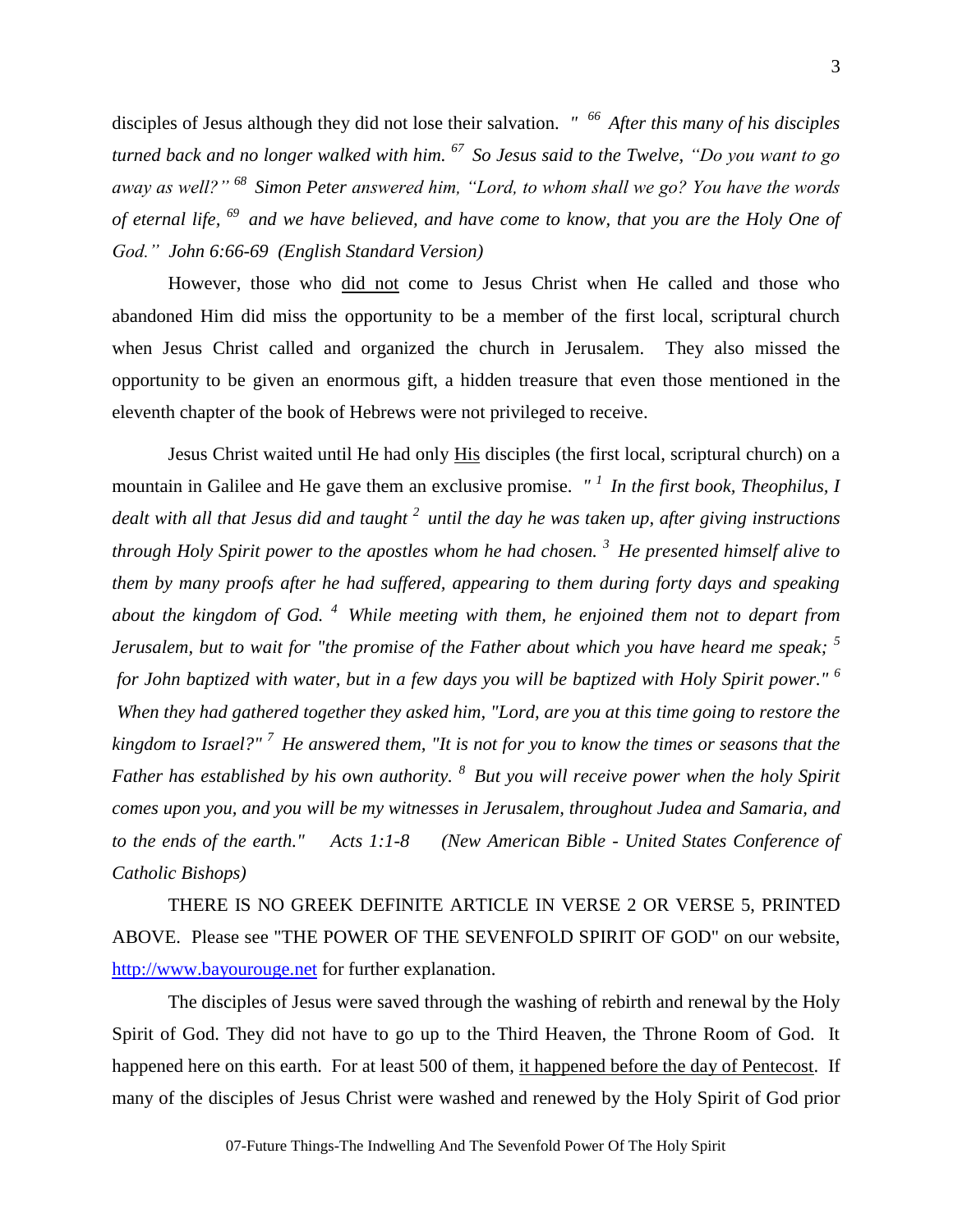to Pentecost and if they had the Holy Spirit as their companion prior to the day of Pentecost, what did they receive on the day of Pentecost? They already had the indwelling of the Holy Spirit.

*" <sup>3</sup>For I delivered to you first of all that which I also received: that Christ died for our sins according to the Scriptures, <sup>4</sup>and that He was buried, and that He rose again the third day according to the Scriptures, <sup>5</sup>and that He was seen by Cephas, then by the twelve. <sup>6</sup>After that He was seen by over five hundred brethren at once, of whom the greater part remain to the present, but some have fallen asleep. <sup>7</sup>After that He was seen by James, then by all the apostles. <sup>8</sup>Then last of all He was seen by me also, as by one born out of due time." 1 Corinthians 15:3- 8 (The New King James Version).*

# WHAT DID JESUS CHRIST PROMISE?

If we are going to be students of the Word, we must recognize that certain promises were given to certain saved individuals that were not given to other saved individuals. For instance, we find in Genesis 15:18 that the promised land was given to Abraham and his descendants through Jacob, his grandson. However, the promised land was not given to all of the saved throughout all the ages even though that promise is, indeed, in the Bible. *" <sup>18</sup>On that day the LORD made a covenant with Abram and said, "To your descendants I give this land, from the*  Wadi of Egypt to the great river, the Euphrates— <sup>19</sup> the land of the Kenites, Kenizzites, *Kadmonites, <sup>20</sup>Hittites, Perizzites, Rephaites, <sup>21</sup>Amorites, Canaanites, Girgashites and Jebusites." Genesis 15:18-21 (The New International Version).*

If we are going to be students of the Word, we must recognize that promises were given to certain **groups** of saved individuals that were not given to other **groups** of saved individuals. We also need to recognize that some promises were given to certain groups on this earth that were not given to the individual saved person. Jesus Christ never told the disciples of John the Baptist that whoever they bound into their membership on this earth would be bond into a special group in Heaven. Nor did He tell them that when they loosed someone from their membership on this earth, that person would be loosed from the membership of that special group in Heaven.

*" <sup>15</sup>If another member of the church sins against you, go and point out the fault when the two of you are alone. If the member listens to you, you have regained that one. <sup>16</sup>But if you are* 

07-Future Things-The Indwelling And The Sevenfold Power Of The Holy Spirit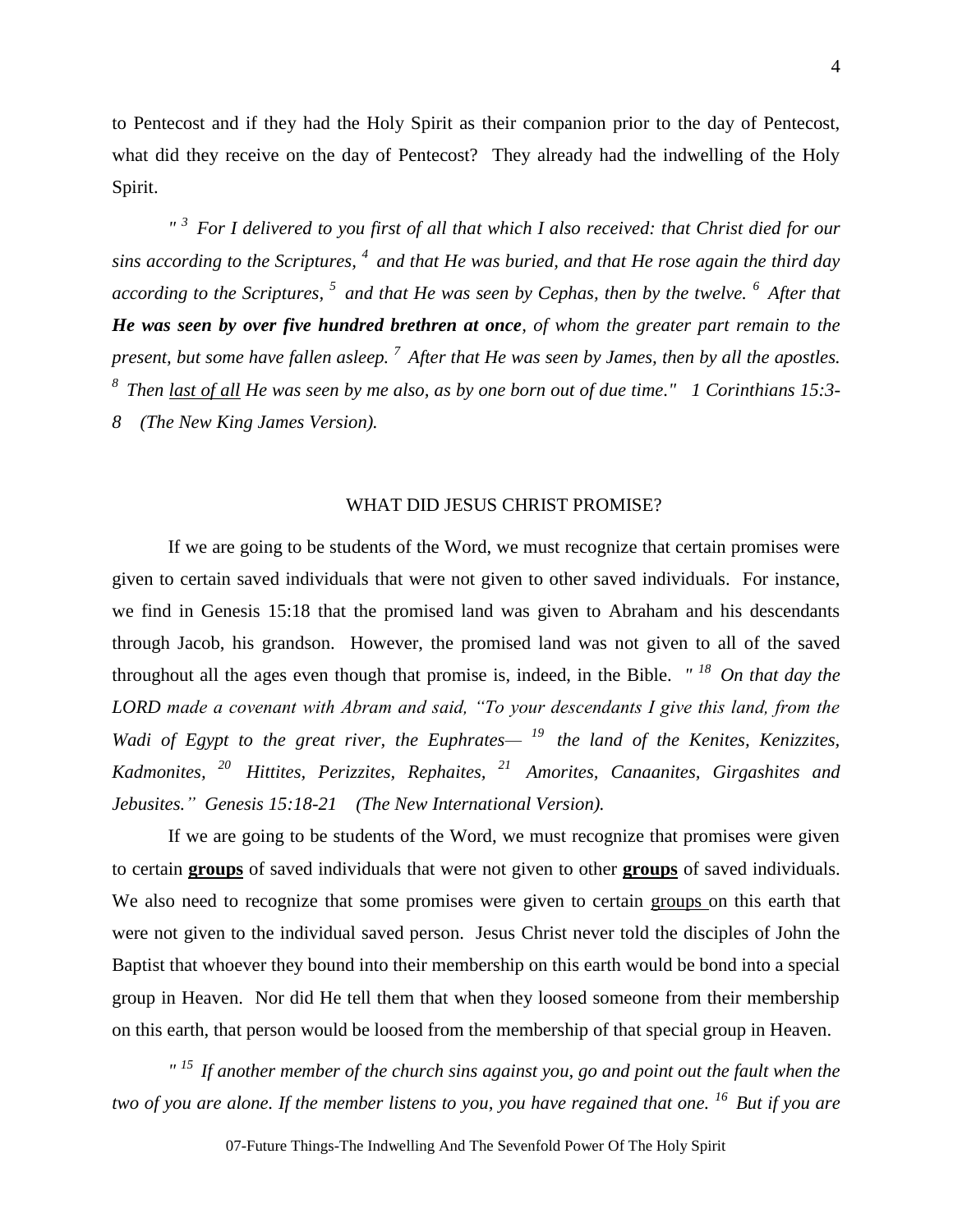*not listened to, take one or two others along with you, so that every word may be confirmed by the evidence of two or three witnesses. <sup>17</sup>If the member refuses to listen to them, tell it to the church; and if the offender refuses to listen even to the church, let such a one be to you as a Gentile and a tax collector. <sup>18</sup>Truly I tell you, whatever you bind on earth will be bound in heaven, and whatever you loose on earth will be loosed in heaven." Matthew 18:15-18 The New Revised Standard Version*

Another instance is the promise Jesus Christ made in Acts 1:8 to the first local, scriptural church that He had called and organized in Jerusalem. We cannot find anywhere that Christ made such a promise to the disciples that stayed with John the Baptist even though they were just as saved as the members of the church in Jerusalem. Nor can we find where that promise was fulfilled in the lives of any of the disciples of John the Baptist on the day of Pentecost or any other day. Please note that Acts 1:8 was a church promise. It was not a promise to every individual saved person who would be alive on the day of Pentecost. They already had the indwelling of the Holy Spirit. Jesus promised His disciples they would receive **power** from the Holy Spirit in order for them to (1) go out and make disciples, (2) to baptize them by the authority of the Father, the Son and the Holy Spirit and (3) to teach the new converts the things He had taught them.

*" 8 But you will receive power when the Holy Spirit has come upon you; and you will be my witnesses in Jerusalem, and in all Judea and Samaria, and to the ends of the earth " Acts 1:8 English Standard Version.*

*<sup>44</sup>He said to them, "This is what I told you while I was still with you: Everything must be fulfilled that is written about me in the Law of Moses, the Prophets and the Psalms." <sup>45</sup>Then he opened their minds so they could understand the Scriptures. <sup>46</sup>He told them, "This is what is written: The Christ will suffer and rise from the dead on the third day, <sup>47</sup><i>and repentance and forgiveness of sins will be preached in His name to all nations, beginning at Jerusalem. <sup>48</sup>You are witnesses of these things. <sup>49</sup>I am going to send you what my Father has promised; but stay in the city until you have been clothed with power from on high" Luke 24:49 (The New International Version).*

This is why the church in Jerusalem was so effective in making disciples, baptizing them and teaching them after the day of Pentecost. Jesus Christ had told them in effect, "Don't you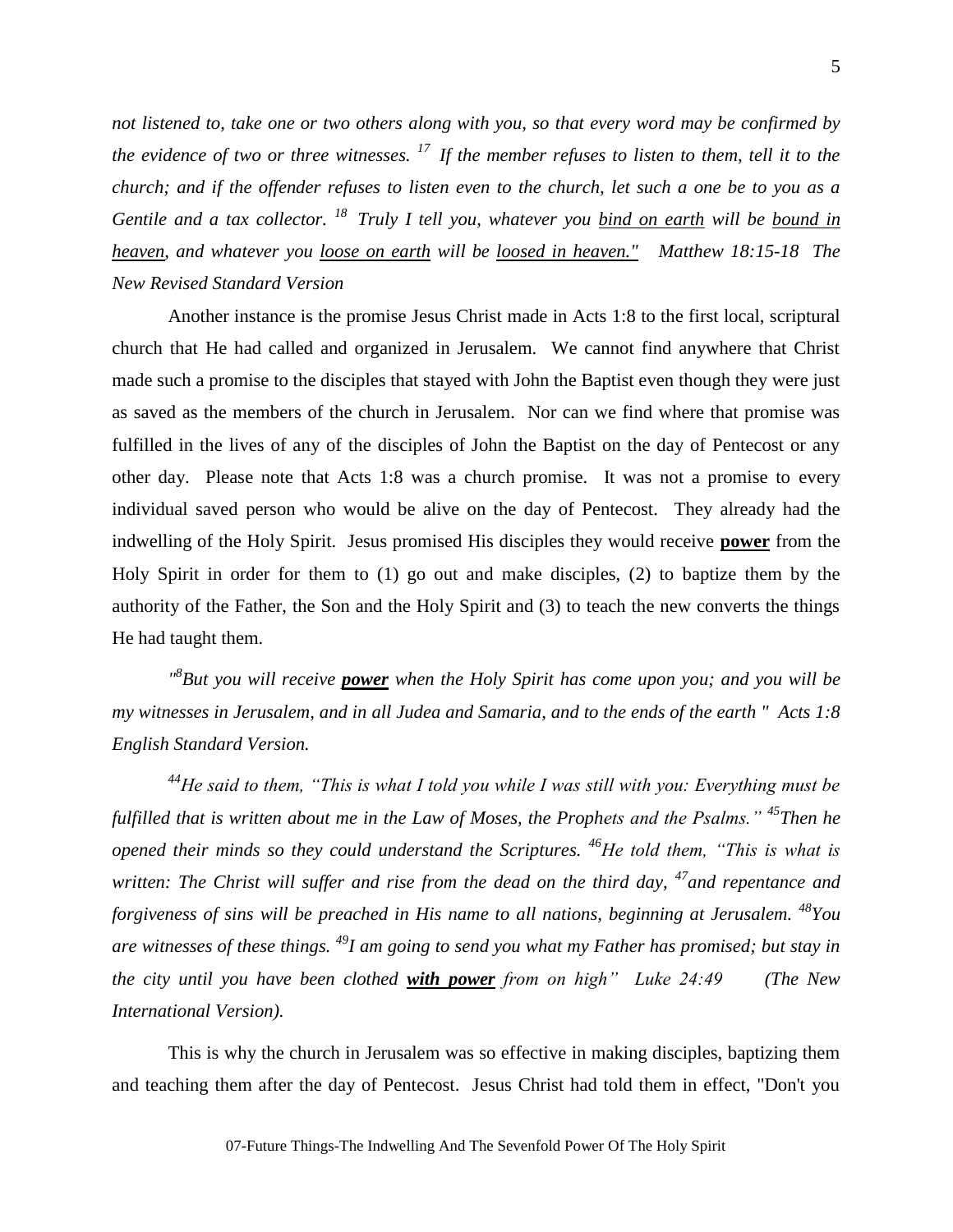dare try to go out on your own and try to fulfill the commission I gave you until you receive Holy Spirit power from on high that my Father promised He would send." That is why so few scriptural churches today are effective in fulfilling the Great Commission. Most of them are rushing out to fulfill their commission without including the Holy Spirit and the Holy Spirit power that is available. Instead, they try to rely on programs and charisma. No wonder so many of them are degenerating into Laodicean churches where Christ is on the outside and is not even present when they observe what they call "the Lord's Supper."

#### THE GREEK DEFINITE ARTICLE

The Greek definite article is not present in Acts 1:5, printed below. Please see "THE POWER OF THE SEVENFOLD SPIRIT OF GOD" on our website, [http://www.bayourouge.net](http://www.bayourouge.net/) for further explanation about the Greek definite article and the gifts of the sevenfold power of the Holy Spirit of God.

*<sup>4</sup>On one occasion, while he was eating with them, he gave them this command: "Do not leave Jerusalem, but wait for the gift my Father promised, which you have heard me speak about. <sup>5</sup> For John baptized with water, but in a few days you will be baptized with Holy Spirit power." Acts 1:4-5.*

# **Please Note:**

According to my Greek textbooks, there is no indefinite article in the Greek New Testament text. To help explain that statement, I quote from "Essentials of New Testament Greek", Broadman Press, page 16. The portions in parenthesis and the quoted words that are underlined are my contribution in order to help better understand this portion of the textbook without us having to get too technical.

"There is no indefinite article in Greek. Thus we see that the Greek word (pronounced "anthro-pos" in English) means "man" or "a man." It does not, however, mean "the man" because Greek does have a definite article *(and if the writer had meant to say "the man" he would have used the definite article*). The definite article for the masculine singular is  $\delta$ . *(It is pronounced*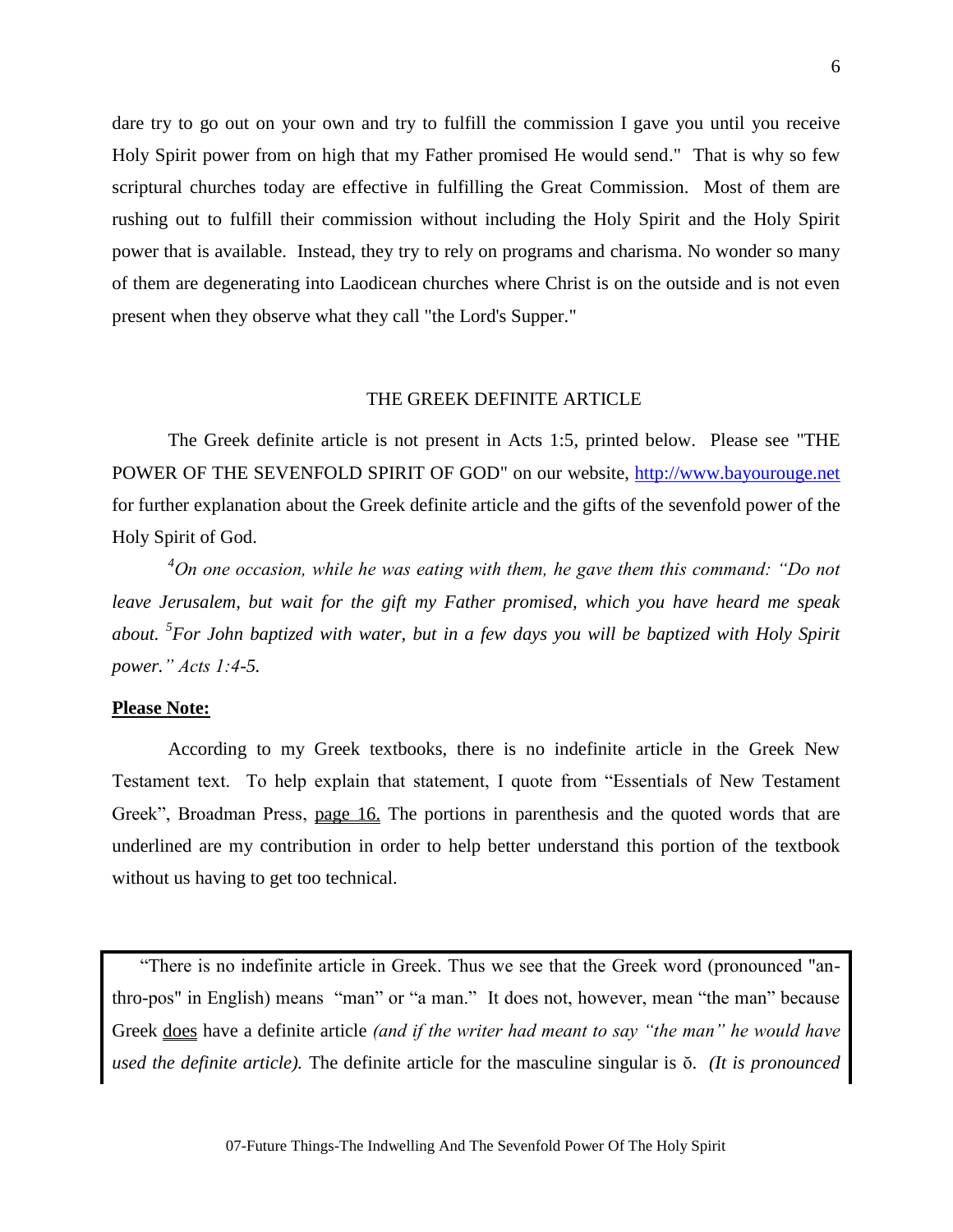*"ho"). This Greek definite article may also be found to be written differently and to be pronounced differently depending upon the three systems of inflecting Greek nouns.* 

 *(pronounced "ho an-thro-pos" )* means "the man." For the purpose of the exercises the student should observe this carefully. Do not insert an English "the" in the translation unless the Greek article appears; do not insert a Greek " $\delta$ " unless the English "the" appears *(when you translate the practice exercises at the end of this chapter from Greek into English)."*

The bottom line is this. According to page 129 in "Essentials of New Testament Greek", Broadman Press, when we find the Greek definite article " $\delta$ " immediately preceding the Greek words that are translated "Holy Spirit" (δ πνεῦμα ἅγιος), it is referring to the person of the Holy Spirit.

On the other hand, the text may not have the definite article and will read simply (πνεῦμα ἅγιος). In that case, πνεῦμα ἅγιος (without the definite article) refers to the quality, the characteristics or the power of the Holy Spirit.

# HOLY SPIRIT POWER

Do you recall in Acts 1:8, when Jesus Christ told His disciples, the local Church in Jerusalem, to tarry in Jerusalem until they were endued with power? We find in Acts 2:4, the Greek text relates that the Church in Jerusalem was filled with HOLY SPIRIT POWER. The Greek text says that they were filled with πνεῦμα ἅγιος not ŏ πνεῦμα ἅγιος.

The text relates that they received the sevenfold power of the Holy Spirit of God, not the person of the Holy Spirit. They had already received the person of the Holy Spirit when they were saved. If the person of the Holy Spirit of God was not on this earth prior to the day of Pentecost, who was convicting of sin and calling people to salvation?

According to both of my Greek textbooks, the translators should **not** have inserted an English "the" in the translation unless the Greek article appears. Once the error was made by the first translators, most of the other translators simply continued the error in their translations.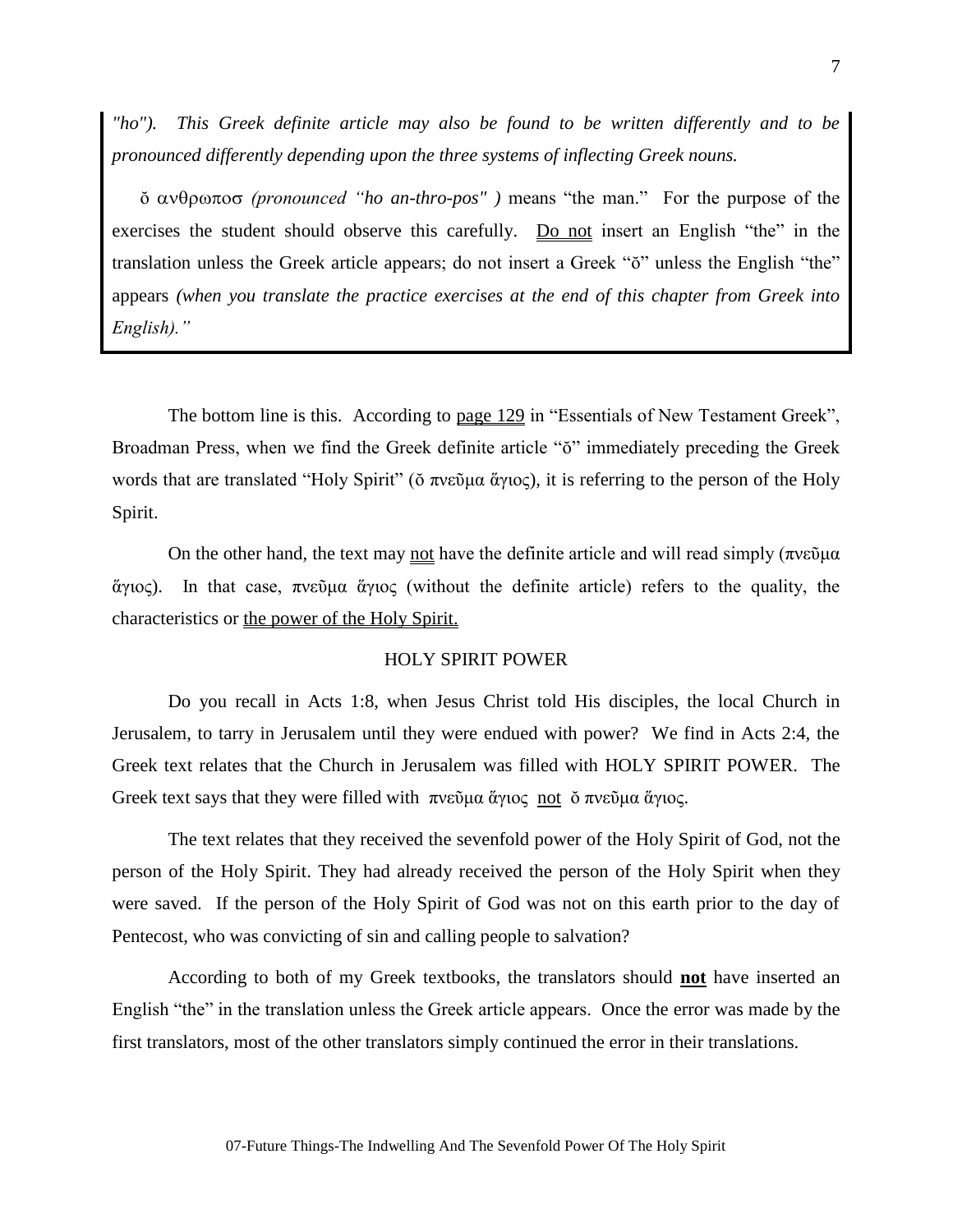In other words, the Greek text does not say that Jesus Christ told His disciples they would be filled with the Holy Spirit. Almost all of the translations into English do, indeed, say that Jesus Christ told His disciples they would be baptized with the Holy Spirit but the "faithful copies" of the original Greek text do not. The Holy Spirit would not have been indwelling each of them prior to the day of Pentecost if they would have had to be filled with the Spirit of God on that day. Was the indwelling of the Holy Spirit at the moment of their salvation incomplete? The translation into English should have read, *" <sup>4</sup>On one occasion, while he was eating with them, he gave them this command: "Do not leave Jerusalem, but wait for the gift my Father promised, which you have heard me speak about. <sup>5</sup> For John baptized with water, but in a few days you will be immersed in Holy Spirit Power" Acts 1:4-5.*

# THE INDWELLING OF THE HOLY SPIRIT AND THE

# SEVENFOLD POWER OF THE HOLY SPIRIT

I cannot find any place in the Bible where Jesus Christ promised sevenfold power to the disciples of John the Baptist. If you know of a place, please consider it your duty to share it with me. My e-mail address is **roberttanner@bayourouge.net**. The disciples of John the Baptist had the indwelling of the Holy Spirit but they did not have access to the leadership and power of all seven gifts of the sevenfold power of the Holy Spirit. They may have, from time to time, received a few of the gifts of the sevenfold power of the Holy Spirit just as the people of the Old Testament received a few gifts of the sevenfold power of the Holy Spirit from time to time. One of the seven, THE SPIRIT OF THE LORD, is referred to quite often in the Old Testament. But on the day of Pentecost the Holy Spirit gave only the disciples of Jesus Christ (His Bride) access to the leadership and power of all seven just as the Holy Spirit gave Jesus Christ access to the leadership and power of all seven. The only difference was that the Holy Spirit of the Living God gave that body that was born of a virgin unlimited power because He was sinless. Because He was sinless, He never lost that power. *" <sup>23</sup>So He said to them, "You will indeed drink My cup, and be baptized* ( The Greek word is βαπτίζω and means complete immersion) *with the baptism that I am baptized with; but to sit on My right hand and on My left is not Mine to give, but it is for those for whom it is prepared by My Father." Matthew 20:23 (New King James Version)*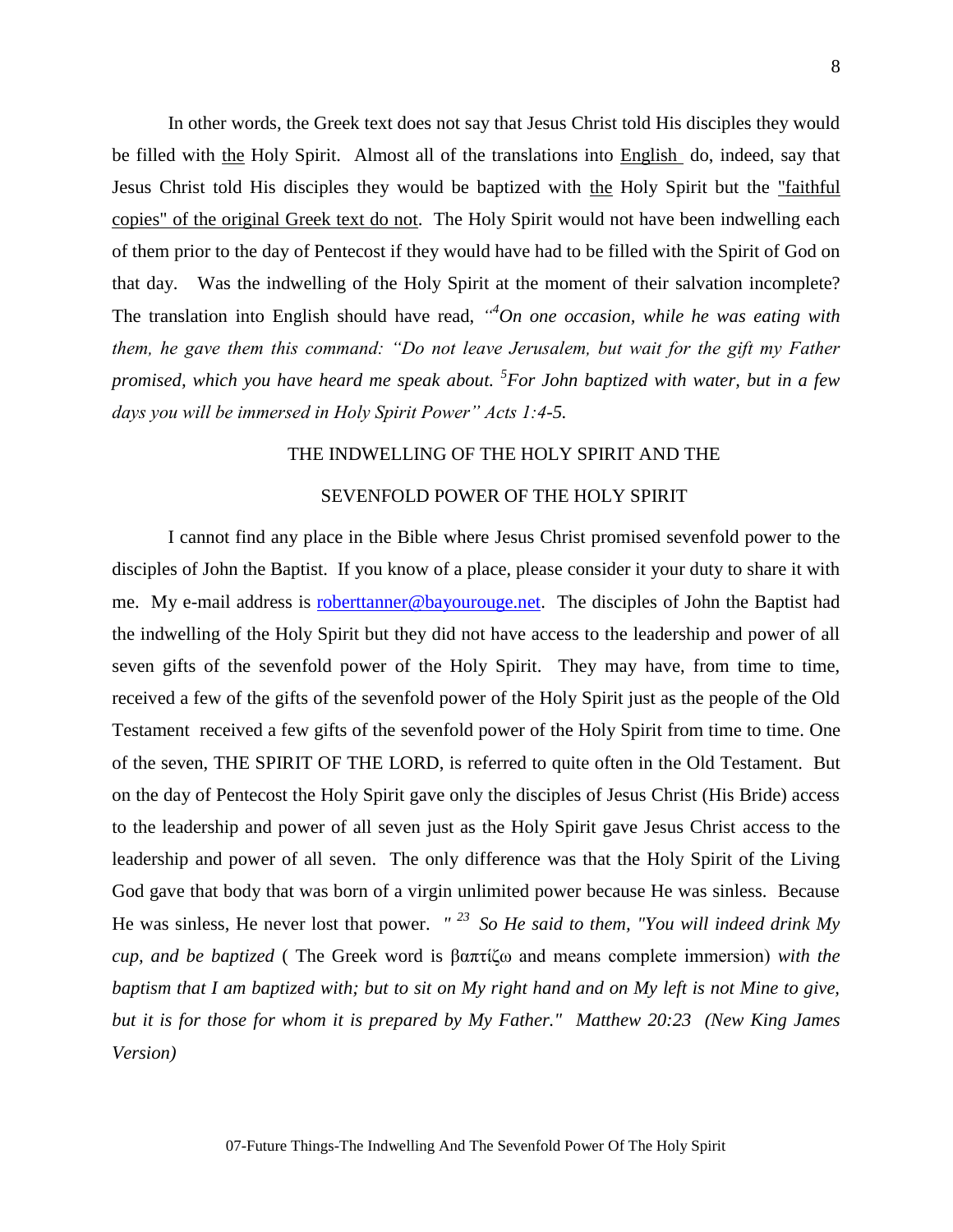All of Christ's disciples had been completely immersed in water. But Jesus Christ told **His disciples , the local church in Jerusalem,** that sometime in the future **they** were going to be completely immersed in the same thing He had been immersed in. Did He mean they were going to be completely immersed in water again? NO! He was telling them that some time in the future they would be immersed in the sevenfold power of the Holy Spirit. " *<sup>1</sup>There shall come forth a Rod from the stem of Jesse, And a Branch shall grow out of His roots. (1)* <sup>2</sup> *The Spirit of the LORD* (Jehovah) *shall rest upon Him, (2) The Spirit of Wisdom and (3)* (the Spirit of) *Understanding, (4) the Spirit of Counsel and (5)* (the Spirit of) *Might, (6) the Spirit of Knowledge and (7) the Spirit of the Fear* (Reverence) *of the Lord." Isaiah 11:1-2 (New King James Version)* 

This passage in Isaiah 11:1-2 lists the sevenfold work of the Holy Spirit of God. Please note that not one of the seven refers to "charismatic" gifts. This is the sevenfold work of the Holy Spirit of God described in Revelation 1:4 and Revelation 5:6.

*"John, To the seven churches in the province of Asia: Grace and peace to you from Him who is, and who was, and who is to come, and from the seven spirits before his throne..." (Revelation 1:4 (New International Version)* 

*" <sup>5</sup>Then one of the elders said to me, "Stop crying. Look! The Lion from the tribe of Judah, the Root of David, has been victorious so that He may open the scroll and its seven seals." <sup>6</sup>Then I saw One like a slaughtered lamb standing between the throne and the four living creatures and among the elders. He had seven horns and seven eyes, which are the seven spirits of God sent into all the earth." Revelation 5:5-6 (Holman Christian Standard Bible)*

Once one of the disciples of Jesus Christ was saved, they had the Holy Spirit indwelling within them. They did not lose the indwelling of the Holy Spirit because they could not lose their salvation. They could, however, lose the **power** that the Holy Spirit gave them. When they did lose the **power**, it was necessary for them to be filled with **power** again the next time God called on them to deliver a message or accomplish a task for Him. If you read the paper on "The Seven-fold Spirit Of God" on this website, you will find a list at the end where the Greek definite article is not present and where the verse should have been translated "Holy Spirit power" rather than "the Holy Spirit."

The reason that this is so important is that this truth is still in operation. The members of God's scriptural churches will, from time to time, lose the gifts of the sevenfold **power** of the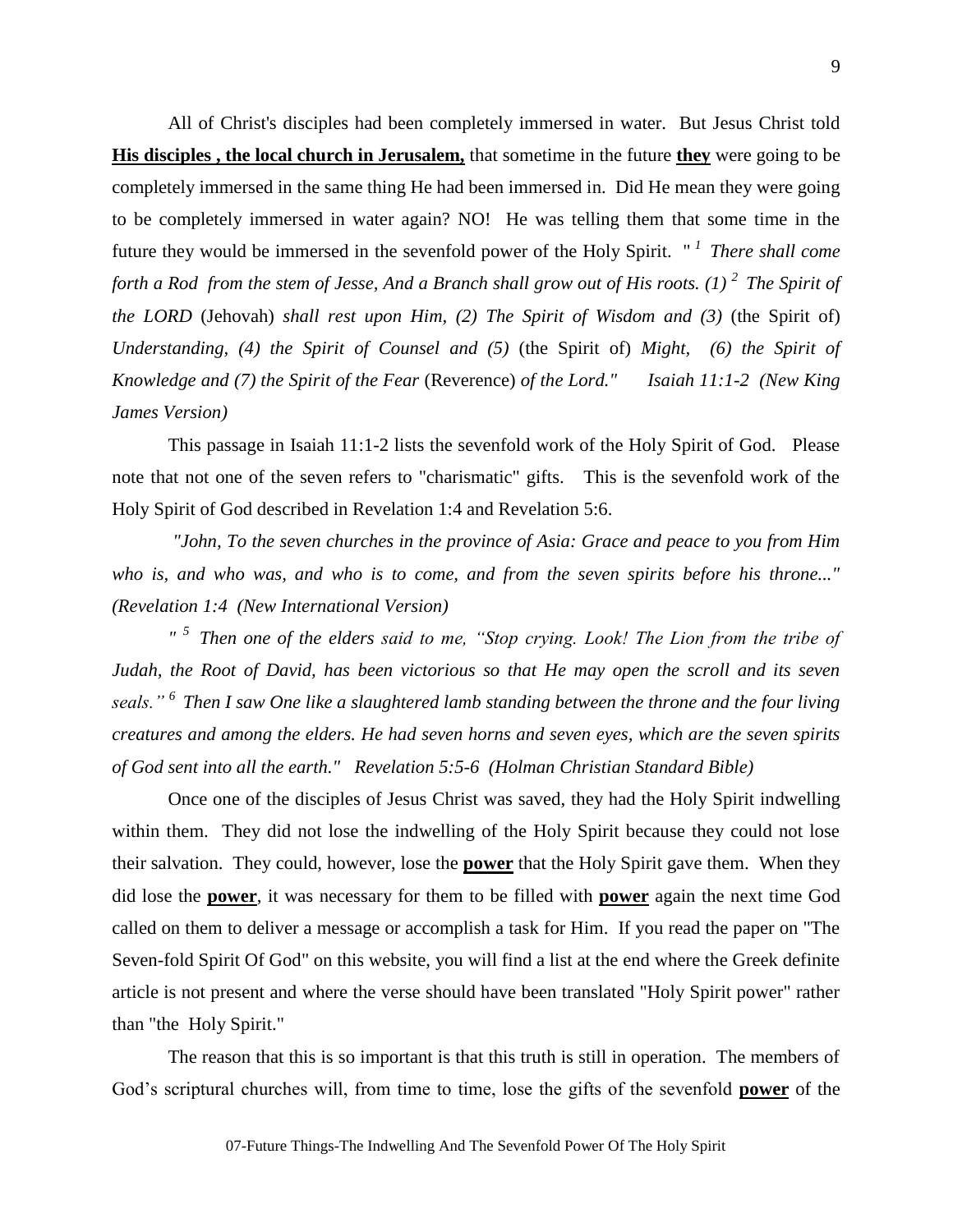Holy Spirit and will need to be filled again with **power**. We are speaking of the permanent gifts, not the temporary gifts that were given until that perfect thing, the Bible, was completed. For more information about the temporary gifts that were given only until the Bible was completed, please read the paper "Tongues" posted on this website.

But people are so afraid of being accused of being "charismatic" that this truth is not being taught in most of God's churches. People are not aware of what they should ask our Heavenly Father for. They are like the men who Paul met in Ephesus. Those men had never even heard about the Holy Spirit. Most of the members of Christ's scriptural churches today have heard very little about the Holy Spirit and even less about Holy Spirit power.

*<sup>1</sup>While Apollos was at Corinth, Paul took the road through the interior and arrived at Ephesus. There he found some disciples <sup>2</sup> and asked them, "Did you receive the Holy Spirit when you believed?" They answered, "No, we have not even heard that there is a Holy Spirit." <sup>3</sup> So Paul asked, "Then what baptism did you receive?" "John's baptism," they replied." Acts 19:1- 3 (The New International Version).*

The Greek definite article is not present in Acts 19:2 (quoted above). When the Greek definite article is not in the Greek text, it is not referring to the person of the Holy Spirit. In other words, the Greek text does not say that Paul asked them if they had received the Holy Spirit. Most of the translations into English do, indeed, say that Paul asked them if they had received the Holy Spirit but the "faithful copies" of the original Greek text do not.. Paul knew and taught that each saved person receives the indwelling of the Holy Spirit when they believe so he would not have asked such a foolish question. The translation into English should have read, <sup>41</sup>While Apollos was at Corinth, Paul took the road through the interior and arrived at Ephesus. *There he found some disciples <sup>2</sup> and asked them, "Did you receive Holy Spirit Power when you believed?" They answered, "No, we have not even heard that there is a Holy Spirit." <sup>3</sup> So Paul asked, "Then what baptism did you receive?" "John's baptism," they replied." Acts 19:1-3.*

Who were those men that Paul met in Ephesus? We know definitely that John the Baptist knew about and preached about the Holy Spirit so if those men had been saved and taught under the direct ministry of John the Baptist they would have heard of the Holy Spirit. But, according to their testimony, they had not heard that there was a Holy Spirit.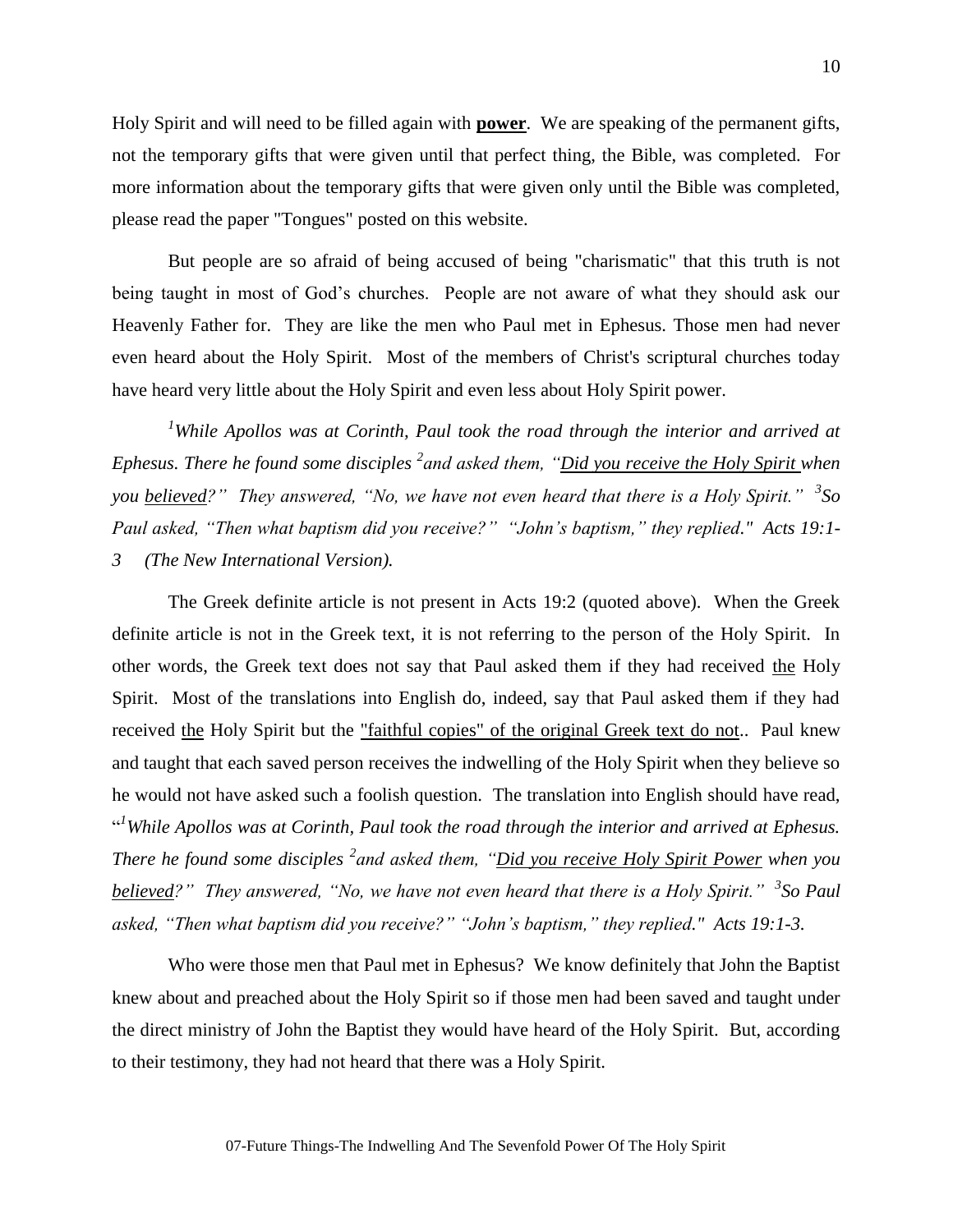The key to correctly understanding this passage is Acts 19:3, " *<sup>3</sup> So Paul asked, "Then*  what baptism did you receive?" "John's baptism," they replied." Paul asked them by whose authority they had been baptized and they said they had been baptized by the authority of John the Baptist. Well, if those men had **not** been saved and taught under the direct ministry of John the Baptist, how could they say that they had John's baptism? Because they had been saved and baptized under the ministry of one of the disciples of John the Baptist.

Why is that important? Because John's mission was to prepare the material that Jesus Christ began with when He called and organized the first local, scriptural church, the church in Jerusalem. May we remind you that not everyone came to Jesus Christ when He called to them and even some who did come to Him when He called, abandoned Him later in His ministry and consequently lost their membership in the church in Jerusalem.

"<sup>*In those days John the Baptist came, preaching in the Desert of Judea <sup>2</sup> and saying,*</sup> *"Repent, for the kingdom of heaven is near." <sup>3</sup> This is he who was spoken of through the prophet Isaiah: "A voice of one calling in the desert, 'Prepare the way for the Lord, make straight paths for him.'" <sup>4</sup> John's clothes were made of camel's hair, and he had a leather belt around his waist. His food was locusts and wild honey. <sup>5</sup> People went out to him from Jerusalem and all Judea and the whole region of the Jordan. <sup>6</sup>Confessing their sins, they were baptized by him in the Jordan River* ." *Matthew 3:1-6 The King James Version).*

" *<sup>1</sup>The beginning of the gospel of Jesus Christ, the Son of God. <sup>2</sup>As it is written in the Prophets: "Behold, I send My messenger before Your face, Who will prepare Your way before You." <sup>3</sup>"The voice of one crying in the wilderness: 'Prepare the way of the LORD; Make His paths straight.' " <sup>4</sup>John came baptizing in the wilderness and preaching a baptism of repentance for the remission of sins. <sup>5</sup>Then all the land of Judea, and those from Jerusalem, went out to him and were all baptized by him in the Jordan River, confessing their sins. <sup>6</sup>Now John was clothed with camel's hair and with a leather belt around his waist, and he ate locusts and wild honey. <sup>7</sup> And he preached, saying, "There comes One after me who is mightier than I, whose sandal strap I am not worthy to stoop down and loose. <sup>8</sup>I indeed baptized you with water, but He will baptize you with* (Holy Spirit power).*" Mark 1:1-8 (The New King James Version).*

*" <sup>67</sup>His father Zechariah was filled with* ( Holy Spirit power) *and prophesied: <sup>68</sup>"Praise be to the Lord, the God of Israel, because he has come to his people and redeemed them. <sup>69</sup>He*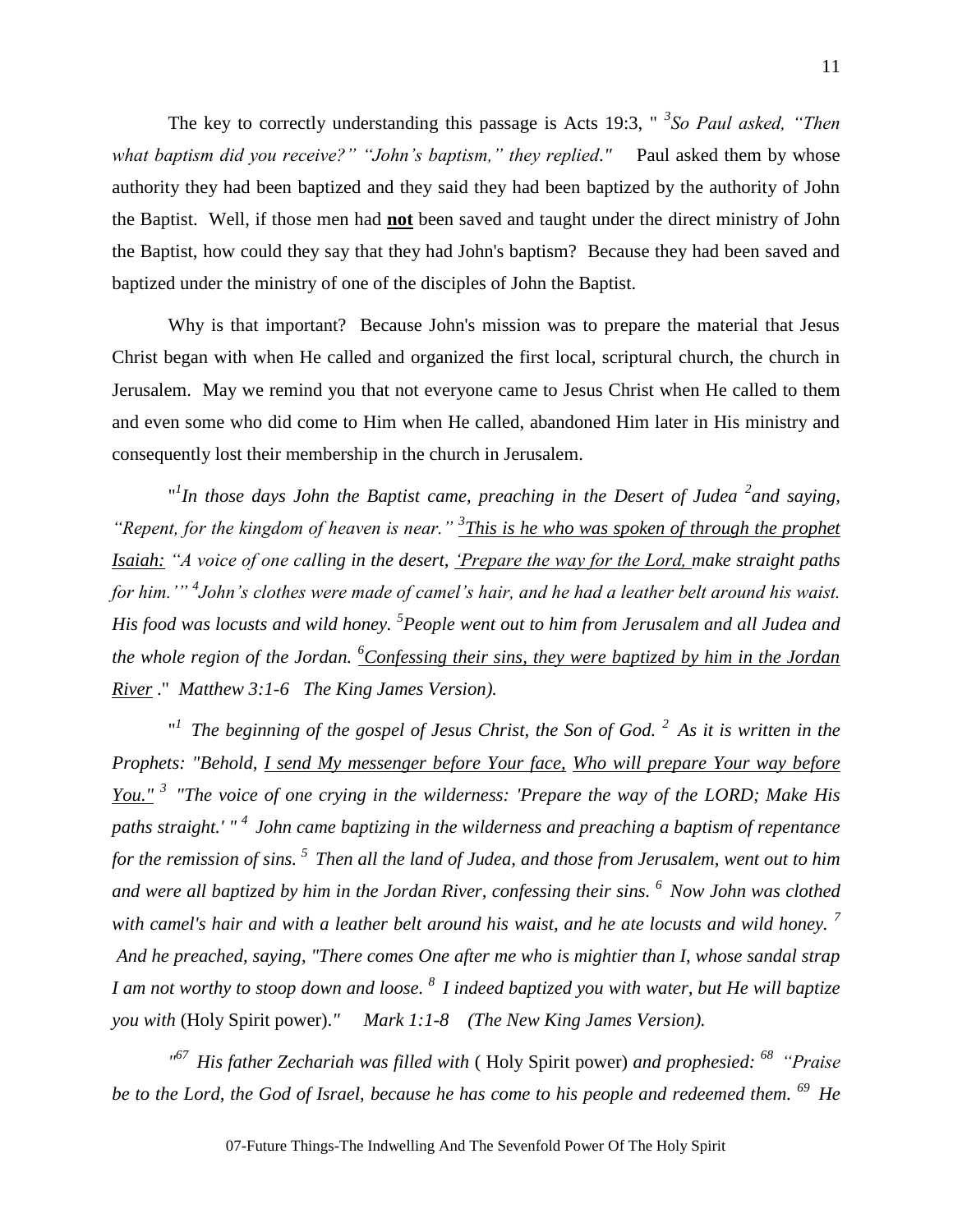*has raised up a horn of salvation for us in the house of his servant David <sup>70</sup>(as he said through his holy prophets of long ago), <sup>71</sup>salvation from our enemies and from the hand of all who hate us— <sup>72</sup>to show mercy to our ancestors and to remember his holy covenant, <sup>73</sup>the oath he swore to our father Abraham: <sup>74</sup>to rescue us from the hand of our enemies, and to enable us to serve him without fear <sup>75</sup>in holiness and righteousness before him all our days. <sup>76</sup>And you, my child, will be called a prophet of the Most High; for you will go on before the Lord to prepare the way for him, <sup>77</sup>to give his people the knowledge of salvation through the forgiveness of their sins, <sup>78</sup> because of the tender mercy of our God, by which the rising sun will come to us from heaven <sup>79</sup> to shine on those living in darkness and in the shadow of death, to guide our feet into the path of peace." <sup>80</sup>And the child grew and became strong in spirit; and he lived in the wilderness until he appeared publicly to Israel. " Luke 1:67-80 (The New International Version).*

*" <sup>1</sup>Now, in the fifteenth year of the rule of Tiberius Caesar, when Pontius Pilate was governor of Judaea, and Herod governor of the tetrarchy of Galilee, and Philip his brother governor of the tetrarchy of Ituraea and of the region of Trachonitis, and Lysanius governor of the tetrarchy of Abilene, at the time when Annas and Caiaphas were chief priests, there came a word from God to John the son of Zacharias in the uninhabited region. And he went into all the country around the Jordan making a public proclamation with such formality, gravity, and authority as must be listened to and obeyed, announcing a baptism that had to do with repentance, this baptism, a testimony because of the putting away of sins, as it stands written in the book of the words of Isaiah the prophet, A voice of one shouting in the uninhabited region, Make ready the Lord's road. Be making His paths straight. Every ravine shall be filled and every mountain and hill shall be brought low. And the crooked places shall be straight, and the rough roads shall be smooth. And all flesh shall see the salvation of God." Luke 3:1-6 (Wuest New Testament: An Expanded Translation)*

*" 7 John said to the crowds coming out to be baptized by him, "You brood of vipers! Who warned you to flee from the coming wrath? <sup>8</sup> Produce fruit in keeping with repentance. And do not begin to say to yourselves, 'We have Abraham as our father.' For I tell you that out of these stones God can raise up children for Abraham. <sup>9</sup> The ax is already at the root of the trees, and every tree that does not produce good fruit will be cut down and thrown into the fire."*

*<sup>10</sup>"What should we do then?" the crowd asked. <sup>11</sup>John answered, "The man with two tunics should share with him who has none, and the one who has food should do the same."*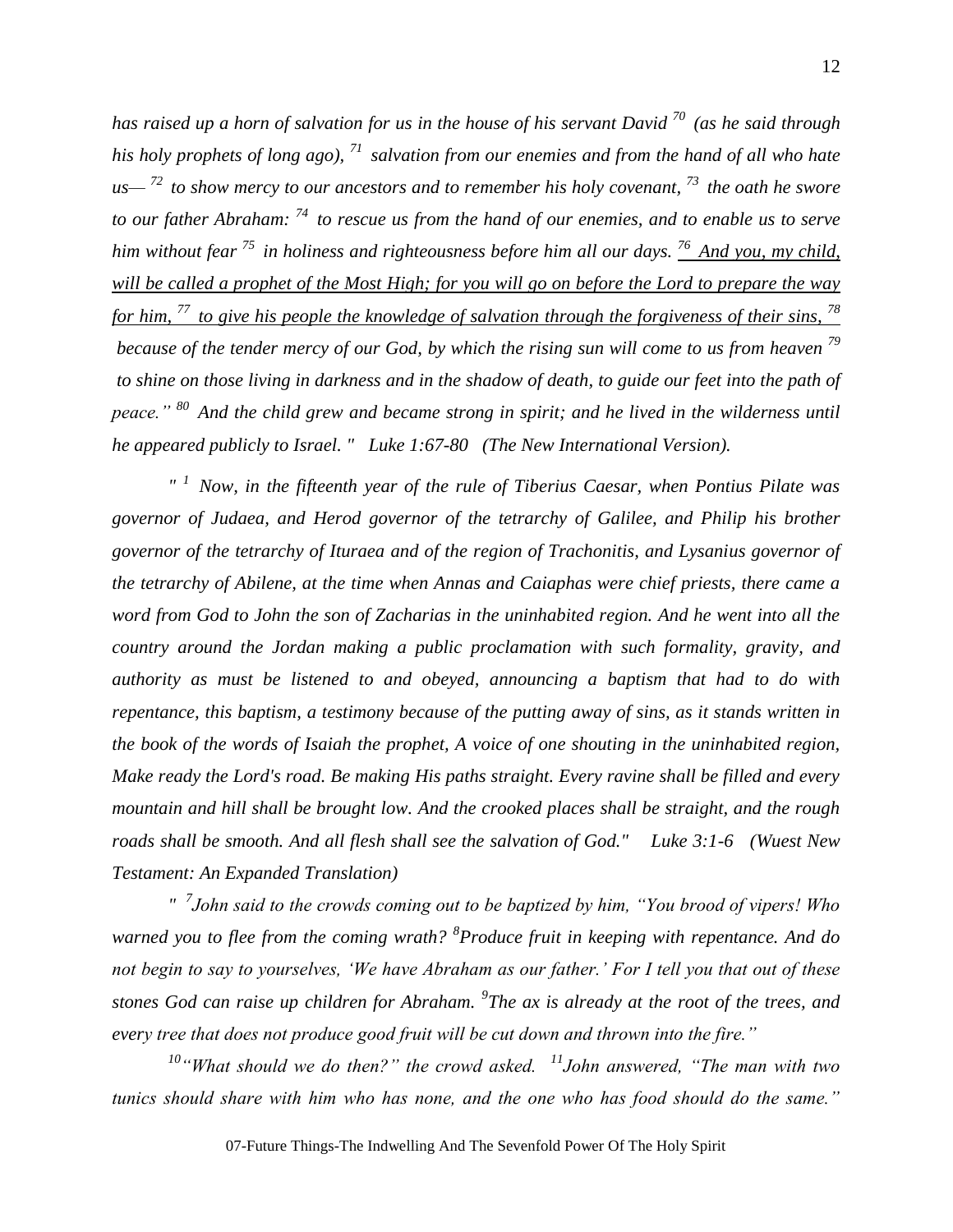*12 Tax collectors also came to be baptized. "Teacher," they asked, "what should we do?" <sup>13</sup>"Don't collect any more than you are required to," he told them. <sup>14</sup>Then some soldiers asked him, "And what should we do?" He replied, "Don't extort money and don't accuse people falsely—be content with your pay." <sup>15</sup>The people were waiting expectantly and were all wondering in their hearts if John might possibly be the Christ* (the Messiah)*. <sup>16</sup>John answered them all, "I baptize you with water. But one more powerful than I will come, the thongs of whose sandals I am not worthy to untie. He will baptize you with (*Holy Spirit Power*) and with fire. <sup>17</sup>His winnowing fork is in his hand to clear his threshing floor and to gather the wheat into his barn, but he will burn up the chaff with unquenchable fire." <sup>18</sup>And with many other words John exhorted the people and preached the good news to them." Luke 3:2-18 (The New International Version).*

# THE AUTHORITY OF JOHN THE BAPTIST

The Lord had given John the Baptist his authority to baptize those who had been saved under his ministry but that authority had only been given to John. He could not pass it down to his disciples but apparently they did not realize this so they baptized the people who were saved under their ministry even though they did not have the authority to do so.

*" <sup>38</sup>And John answered him, saying, Master, we saw one casting out devils in thy name, and he followeth not us: and we forbad him, because he followeth not us. <sup>39</sup>But Jesus said, Forbid him not: for there is no man which shall do a miracle in my name, that can lightly speak evil of me. <sup>40</sup>For he that is not against us is on our part. <sup>41</sup>For whosoever shall give you a cup of water to drink in my name, because ye belong to Christ, verily I say unto you, he shall not lose his reward." Mark 9:38-41 (The King James Version).*

*" <sup>14</sup>I am the good shepherd; and I know mine, and mine know me. <sup>15</sup>As the Father knoweth me, and I know the Father: and I lay down my life for my sheep. <sup>16</sup>And other sheep I have, that are not of this fold: them also I must bring, and they shall hear my voice, and there shall be one fold and one shepherd." John 10:14-16 (Douay-Rheims Version, New Catholic Edition)*

Again, according to Acts 19:1-7 (printed above) Paul met 12 men in Ephesus who had never heard of the Holy Spirit. Because those men had never received scriptural baptism, they had never had access to the sevenfold power of the Holy Spirit. The members of Christ's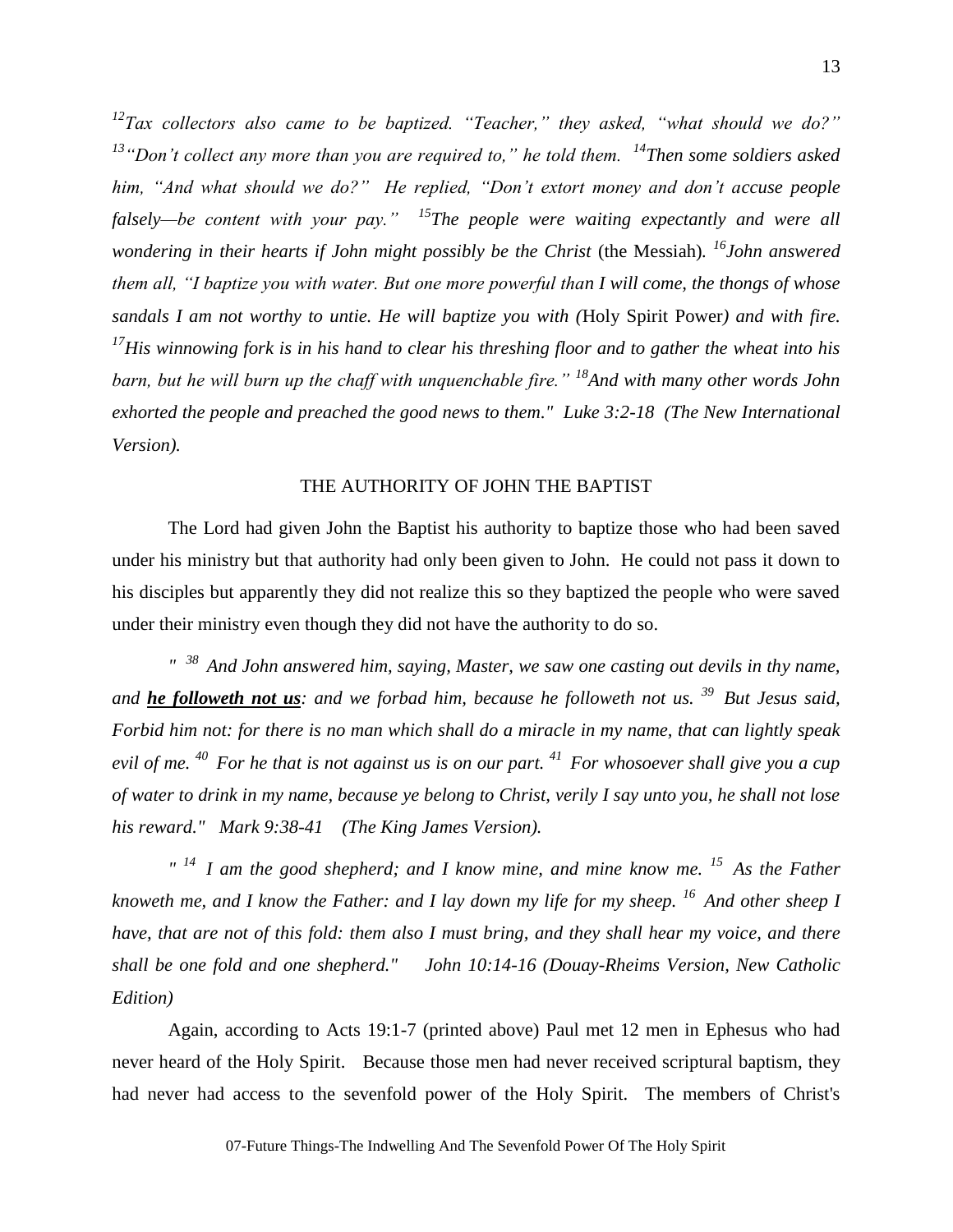scriptural churches had access to the sevenfold power of the Holy Spirit. What made the difference? It was necessary for Paul to administered scriptural baptism by the authority of the church in Antioch that had sent him out as a missionary in order for those men to receive any of the gifts of the sevenfold power of the Holy Spirit. It is significant to note here that, according to God's divine word, scriptural baptism was the only thing that prevented those 12 men in Ephesus from receiving the gifts of Holy Spirit power. When Paul baptized those 12 men by the authority of the church in Antioch (that had sent him out as a missionary), they were not only bound into the membership of the church at Antioch, they were also bound into that special group, the Bride of Christ.

*" <sup>1</sup>Now in the church that was at Antioch there were certain prophets and teachers: Barnabas, Simeon who was called Niger, Lucius of Cyrene, Manaen who had been brought up with Herod the tetrarch, and Saul. <sup>2</sup>As they ministered to the Lord and fasted, the Holy Spirit said, "Now separate to Me Barnabas and Saul for the work to which I have called them." <sup>3</sup>Then, having fasted and prayed, and laid hands on them, they sent them away" Acts 13:1-3 (The New King James Version).*

# WHO HAS THE AUTHORITY TO BAPTIZE?

Did God give every member of the family of God the authority to baptize those they lead to Christ (whether the soul winner is a member of a local church or not) or was that authority only given to His local churches? If an applicant told your church they had been baptized in a swimming pool by a soul winner who had never been a member of a local scriptural church, would your church recognize that baptism and register their name as a member of your church? I suspect you would insist that applicant be baptized by the authority of your church before their name was registered as a member. Therefore, **in your heart**, you also know that the authority to baptize was only given to Christ's local, scriptural churches.

In the beginning the Father only gave two people authority to administer scriptural baptism. One was John the Baptist and the other was Jesus Christ, the Son of God. As we shared earlier, John was a forerunner to Jesus Christ and he was sent to prepare the material for Christ. It was planned from the beginning of time that Christ was going to call, to instruct, to organize, to commission and to empower His local New Testament churches. For a short time both John, the man the Lord had authorized to baptize the material he prepared, and the disciples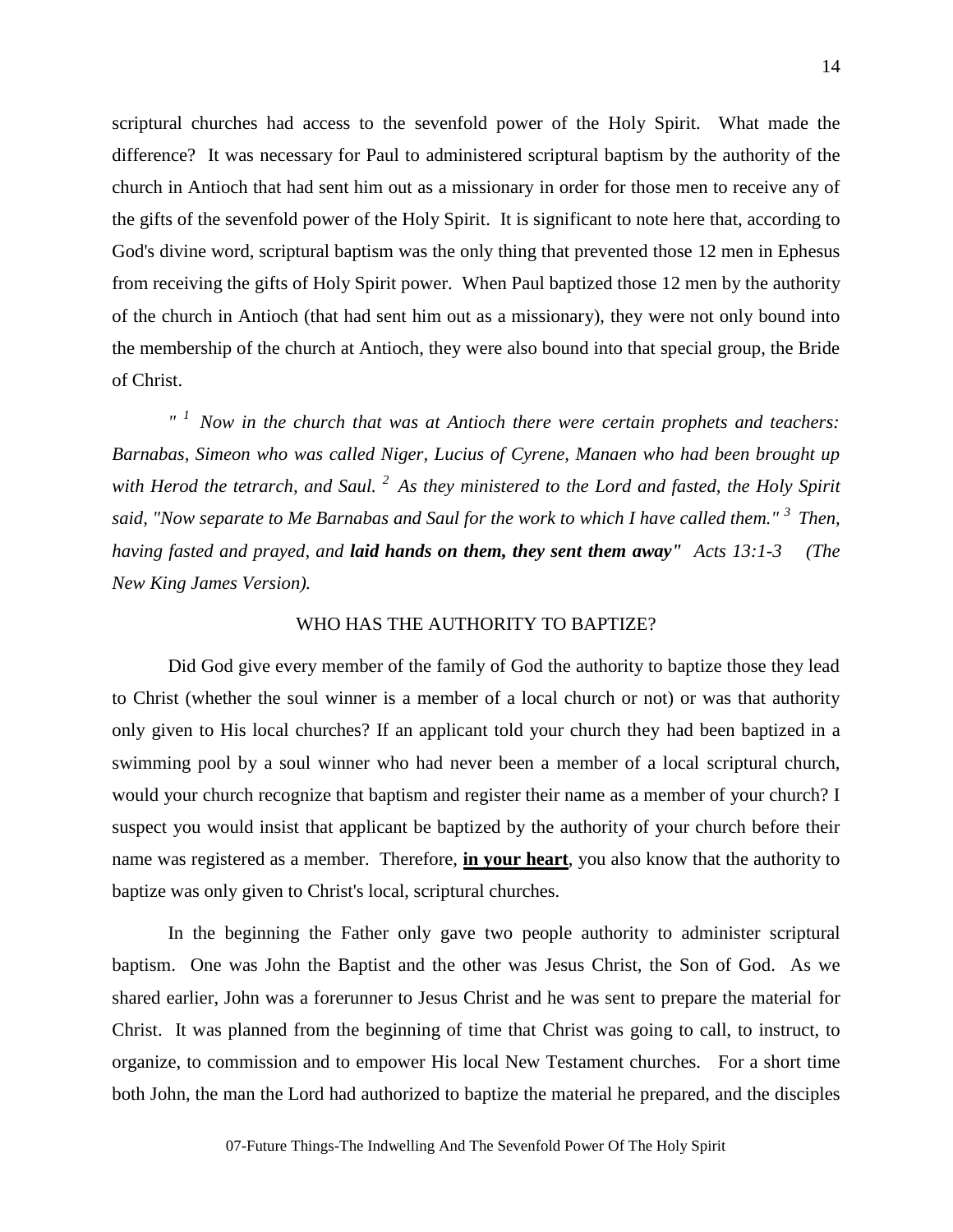of Jesus Christ were both administering scriptural baptism. But John was soon arrested and killed and the only people left on this earth with the authority to baptize was the local church in Jerusalem.

*" <sup>1</sup>When therefore the Lord knew how the Pharisees had heard that Jesus made and baptized more disciples than John, <sup>2</sup>(Though Jesus himself baptized not, but his disciples,) <sup>3</sup>He left Judaea, and departed again into Galilee John 4:1-3 (The King James Version).*

Although John the Baptist was not able to pass his authority to baptize down to his disciples, the disciples of Jesus Christ were able to pass their authority down to those churches that were organized through the missionary efforts of their church members. How do we know that local, scriptural churches are able to continue passing their authority down to other churches who are organized through the missionary efforts of their church members? (1) Because we see in the book of Revelation that Jesus Christ recognized and respected the authority of other local, scriptural churches who were in existence by the time the Book of Revelation was recorded. He sent letters to seven of them. Also, (2) God's Divine Word recognizes that fact and speaks of other scriptural churches administering scriptural baptism. We also find that (3) the Holy Spirit led Paul and others to address them as scriptural churches in letters that they sent to them.

# SO WHAT IS TAKEN OUT OF THE WAY?

So if the person of the Holy Spirit is not taken out of the way at the catching up, what is taken? As we proved in the previous pages, only Christ's local, scriptural churches have the authority to administer scriptural baptism and only Christ's local, scriptural churches have ever received access to all seven gifts from the sevenfold power of the Holy Spirit.

Again, I cannot find any place in the Bible where Jesus Christ promised sevenfold power to the disciples of John the Baptist. If you know of a place, please consider it your duty to share it with me. My e-mail address is [roberttanner@bayourouge.net.](mailto:roberttanner@bayourouge.net) The disciples of John the Baptist had the indwelling of the Holy Spirit but they did not have access to the leadership and power of all seven gifts of the sevenfold power of the Holy Spirit. They may have, from time to time, received a few of the gifts of the sevenfold power of the Holy Spirit just as the people of the Old Testament received a few gifts of the sevenfold power of the Holy Spirit from time to time. But on the day of Pentecost the Holy Spirit gave only the disciples of Jesus Christ (His Bride) access to the leadership and power of all seven just as the Holy Spirit gave Jesus Christ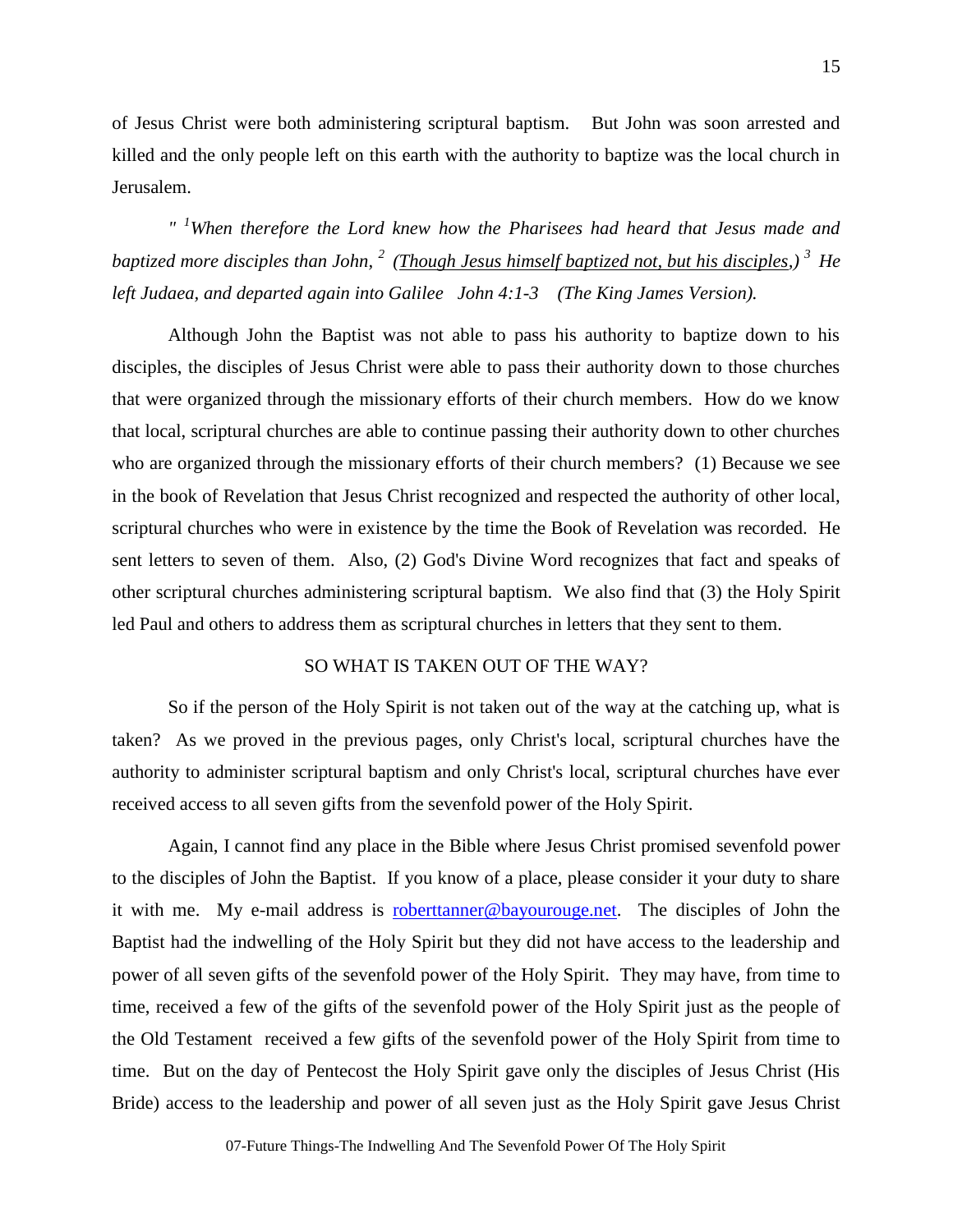access to the leadership and power of all seven. The only difference was that the Holy Spirit of the Living God gave that body that was born of a virgin unlimited power because He was sinless. Because He was sinless, He never lost that power.

So if the person of the Holy Spirit is not taken out of the way at the catching up, what is taken up? When the catching up takes place, every member of the Family of God, up to that time, will be taken up to the Third Heaven. Included in the group we call the Family of God will be Christ's Bride, the scripturally baptized members of His local, New Testament churches past and present. Everyone else will be wedding guests at the Marriage Supper of the Lamb that will take place in the Third Heaven. The Marriage Supper of the Lamb will take place during the seven years of tribulation of this earth. *" <sup>6</sup>Then I heard what sounded like a great multitude, like the roar of rushing waters and like loud peals of thunder, shouting: "Hallelujah! For our Lord God Almighty reigns. <sup>7</sup>Let us rejoice and be glad and give him glory! For the wedding of the Lamb has come, and his bride has made herself ready. <sup>8</sup>Fine linen, bright and clean, was given her to wear." (Fine linen stands for the righteous acts of God's holy people.) <sup>9</sup>Then the angel said to me, "Write this: Blessed are those who are invited to the wedding supper of the Lamb!" And he added, "These are the true words of God." Revelation 19:6-9 (New International Version)* 

Since Christ's Bride are God's third authorized agency to publish the gospel, Satan has always wanted to sift them as wheat but the Holy Spirit has protected them with His sevenfold power. His sevenfold power has also prevented the Anti-Christ from being projected upon the scene until the Family of God, including Christ's Bride, is taken out of here.

Christ said **to His local church in Jerusalem**, *" <sup>28</sup>Ye are they which have continued with me in my temptations. <sup>29</sup>And I appoint unto you a kingdom, as my Father hath appointed unto me; <sup>30</sup>That ye may eat and drink at my table in my kingdom, and sit on thrones judging the twelve tribes of Israel. <sup>31</sup>And the Lord said, Simon, Simon, behold, Satan hath desired to have you, that he may sift you as wheat: <sup>32</sup>But I have prayed for thee, that thy faith fail not: and when thou art converted, strengthen thy brethren." Luke 22:28-32 (The King James Version).*

So, what is taken out at the catching up? The sevenfold power of the Holy Spirit as He dwells with, empowers and protects Christ's Bride across the world.